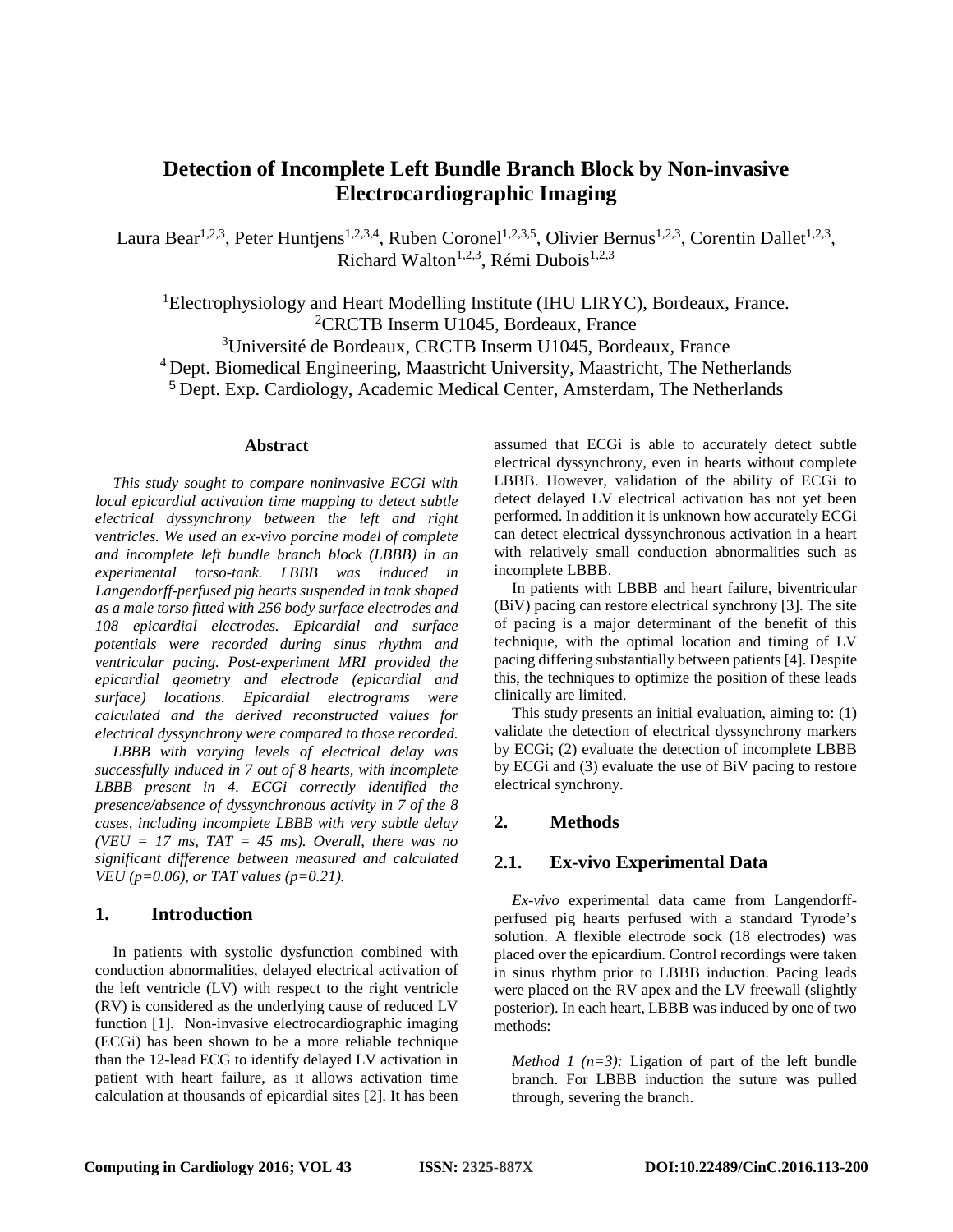*Method 2 (n=5):* Local radiofrequency ablation (25– 30W and a duration of 30–60 sec.).

Recordings were taken outside the tank for one complete LBBB heart. The other seven hearts were suspended inside a human-shaped tank, filled with oxygenated electrolytic solution of 37°C. Of these hearts, LBBB induction was performed inside the tank for these cases. Tank potentials were recorded from 128 electrodes, simultaneously with epicardial potentials, pre- and post-LBBB induction, during spontaneous rhythm, LV, RV and bi-ventricular (BiV) pacing protocols. In the results, m refers to the number of hearts, of the eight, in which recordings were successfully obtained. Post-experiment MRI provided the epicardial geometry and electrode (epicardial and tank) locations.

# **2.2. ECGi evaluation**

Electrograms were reconstructed onto experimentspecific ventricular epicardial geometries (up to 4000 points) using the method of fundamental solutions, an ECGi method often used clinically [5]. Activation times (ATs) were derived from the recorded and ECGi reconstructed potentials as the time of maximum negative derivative. A number of markers have been developed in conjunction with ECGi to describe quantitatively the electrical dyssynchrony within the heart [6,7]. In this study, the following have been used:

*Ventricular electrical uncoupling (VEU):* the difference in mean activation of the LV and RV free wall. A positive value reflects LV delay (relative to right ventricular wall), whereas a negative value reflects RV delay (relative to the left ventricular wall).

*Total activation time (TAT):* the total duration of activation over the epicardium.

*RVTAT* and *LVTAT:* the total duration of activation over each ventricular epicardium.

*QRS-interval (QRSi):* The width of the QRS defined manually with calipers from the 12-lead ECG. As tank potentials were not always available, this metric was estimated from epicardial potentials by computing a root-mean-square, then defining the width of the depolarization curve.

LBBB was defined when AT maps showed delayed electrical activation of the LV (positive VEU), with an increase in LVTAT and TAT. Complete LBBB was defined as TAT  $\geq$  65 ms and VEU  $\geq$  40 ms, while incomplete LBBB as  $65 \text{ ms} > \text{TAT} \geq 35 \text{ ms}$ , and  $40 \text{ ms} >$  $VEU \geq 10$  ms. These values are consistent with the porcine model of LBBB developed in [8]. To determine differences between recorded and ECGi markers, a paired t-test was used. Statistical significance was accepted for  $p < 0.05$ .

# **3. Results**

## **3.1. Model of LBBB**

Table 1 displays a summary of the results across 8 hearts. Overall, control signals were taken from 4 of the hearts demonstrating no signs of delay in either the RV or LV. The other four hearts started with some degree of LBBB. This was due to cutting the LBB during ligation in two hearts and manipulations during placement of the ablation catheter in the other two.

Table 1. Summary of experimental recordings during normal sinus rhythm, pre- and post LBBB induction.

|              | Control<br>$(m=4)$ | Incomplete<br><b>LBBB</b> | Complete<br><b>LBBB</b> |
|--------------|--------------------|---------------------------|-------------------------|
|              |                    | $(m=4)$                   | $(m=3)$                 |
| ORSi (ms)    | $44+9$             | $64+16$                   | $78+10*$                |
| $TAT$ (ms)   | $25 + 3$           | $49 + 8*$                 | $72 + 7*$               |
| $LVTAT$ (ms) | $19 + 5$           | $31 + 12$                 | $46+11*$                |
| RVTAT (ms)   | $12+3$             | $17 + 6*$                 | $18 + 2*$               |
| $VEU$ (ms)   | $2 + 6$            | $26 \pm 10$               | $46+6**$                |

\*p<0.05 versus control. †p<0.05 versus incomplete LBBB.

Overall, LBBB induction was successfully developed in 7 hearts. One of the ablated hearts, showed no signs of LBBB. That is, all markers lay within the control range, and analysis of the endocardium after the experiments completion revealed burn marks missing the bundle branch. Fig 1 presents examples of activation maps pre and post LBBB induction. Top panels represent the electrode sock wrapped around the epicardial surface (red), and bottom panels represent unfolded activation maps (see diagram). Complete LBBB was present in 3 hearts, and incomplete in 4 hearts. Despite these definitions, there was a wide spread in the degree of delay seen in these hearts, with VEU ranging from 15 ms to 52 ms, and TAT from 42 ms to 79 ms. The LV AT delay produced with ablation was typically longer than with ligation  $(TAT = 54 \pm 15$  ms vs 72 $\pm$ 6 ms and VEU = 43 $\pm$ 6 ms vs 27 $\pm$ 13 ms).



Fig 1. Examples of control, incomplete and complete LBBB activation maps.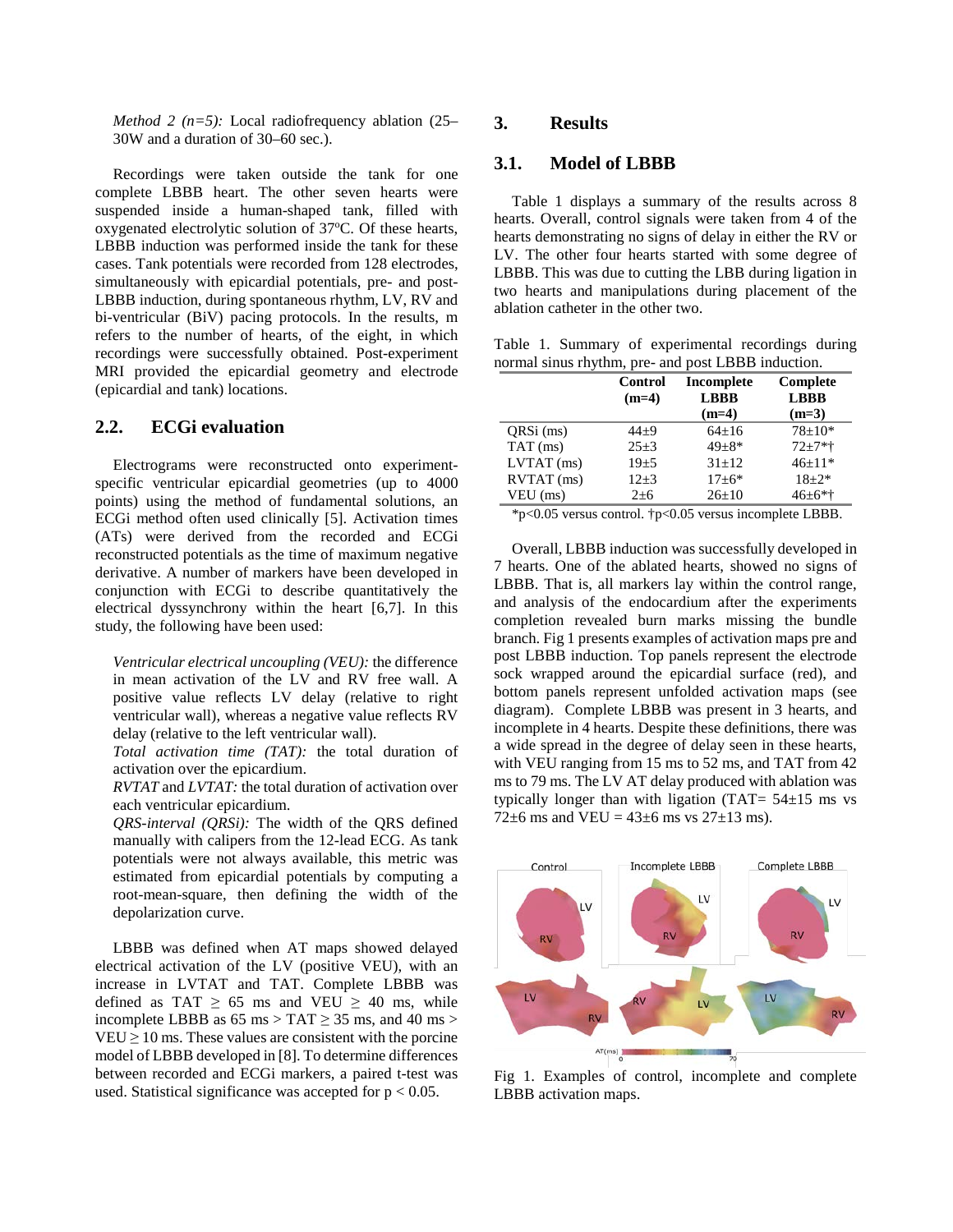# **3.2. ECGi evaluation**

Fig 2 presents examples of recorded and ECGi derived activation maps in (a) complete and (b) incomplete LBBB. Recorded maps are shown on sock geometries overlaying the epicardial surface. Both ECGi maps capture late activation over the LV free wall, and nearer to the base in (b), however the TAT duration is reduced slightly in both relative to recorded.



Fig 2. Examples of recorded and ECGi activation maps during (a) complete and (b) incomplete LBBB.

Fig 3 shows the absolute error between recorded and ECGi derived markers across the data. While there was no significant difference in VEU, LVTAT, TAT, or QRSi values ( $p > 0.06$ ), RVTAT were 12 to 21 ms longer ( $p$ <0.001). Indeed, the mean absolute error in VEU was only  $5 \pm 8$  ms and in TAT  $3 \pm 6$  ms.



Fig 3. Absolute error between recorded and ECGi derived markers across the spontaneous rhythm signals.

The ability of ECGi to identify incomplete LBBB was evaluated using the same criteria for recorded data (Table 2). All cases of incomplete LBBB were correctly identified, even when delay in LV activation was subtle  $(VEU_{recorded} = 17 \text{ ms vs } VEU_{ECGi} = 10 \text{ ms, and } TAT_{recorded}$  $= 45$  ms vs TAT<sub>ECGi</sub>  $= 40$  ms). One complete LBBB case was misidentified as being in incomplete block by ECGi. This case is presented in Fig 4a, and was near the threshold for complete LBBB, both for recorded and ECGi derived markers (VEU<sub>recorded</sub> = 46 ms vs VEU<sub>ECGi</sub> = 36 ms, and  $TAT_{recorded} = 65$  ms vs  $TAT_{ECGi} = 50$  ms).

Table 2 Correct ECGi identification of electrical dyssynchrony

| Control | Incomplete<br><b>LBBB</b> | Complete<br><b>LRRR</b> |
|---------|---------------------------|-------------------------|
| 3/3     | 4/4                       | 1/2                     |

#### **3.3. Resynchronization**

Here the effects of LV, RV and BiV pacing were analyzed for 6 (complete and incomplete) LBBB cases. Table 3 presents a summary of markers derived with example activation maps presented in Fig 2.

Table 3 Summary of experimental recordings post LBBB induction during different pacing protocols.

|              | LV pacing            | RV pacing                | <b>BiV</b> pacing      |
|--------------|----------------------|--------------------------|------------------------|
|              | $(m=5)$              | $(m=6)$                  | $(m=4)$                |
| QRSi (ms)    | $99+14$ †            | $90+22$ †                | $83 + 42 +$            |
| $TAT$ (ms)   | $89+19$ <sup>+</sup> | $87+20$ †                | $76 + 39$ <sup>+</sup> |
| $LVTAT$ (ms) | $59 \pm 10^{+}$      | $47+15$ <sup>+</sup>     | $54 + 25$ †            |
| RVTAT (ms)   | $35+15+$             | $46 \pm 10*$             | $44 + 22$ *†           |
| $VEU$ (ms)   | $-47+15**$           | $36 \pm 19$ <sup>+</sup> | $-1+9*$                |

\*p<0.05 versus complete LBBB. †p<0.05 versus control.



Fig 4. Examples of post LBBB recorded AT maps during sinus rhythm and during different pacing protocols.

As expected, RV pacing produced marker values comparable to complete LBBB in Table 1 (the pattern of activation also similar in Fig 4). LV pacing reversed the activation spread (negative VEU), though there was no improvement to TAT.

BiV pacing successfully reduced VEU in all four hearts, compared to the equivalent LBBB model in sinus. Despite this, in two hearts VEU was still >10 ms, and TAT was not improved. In Fig 2, we see the majority of the epicardium